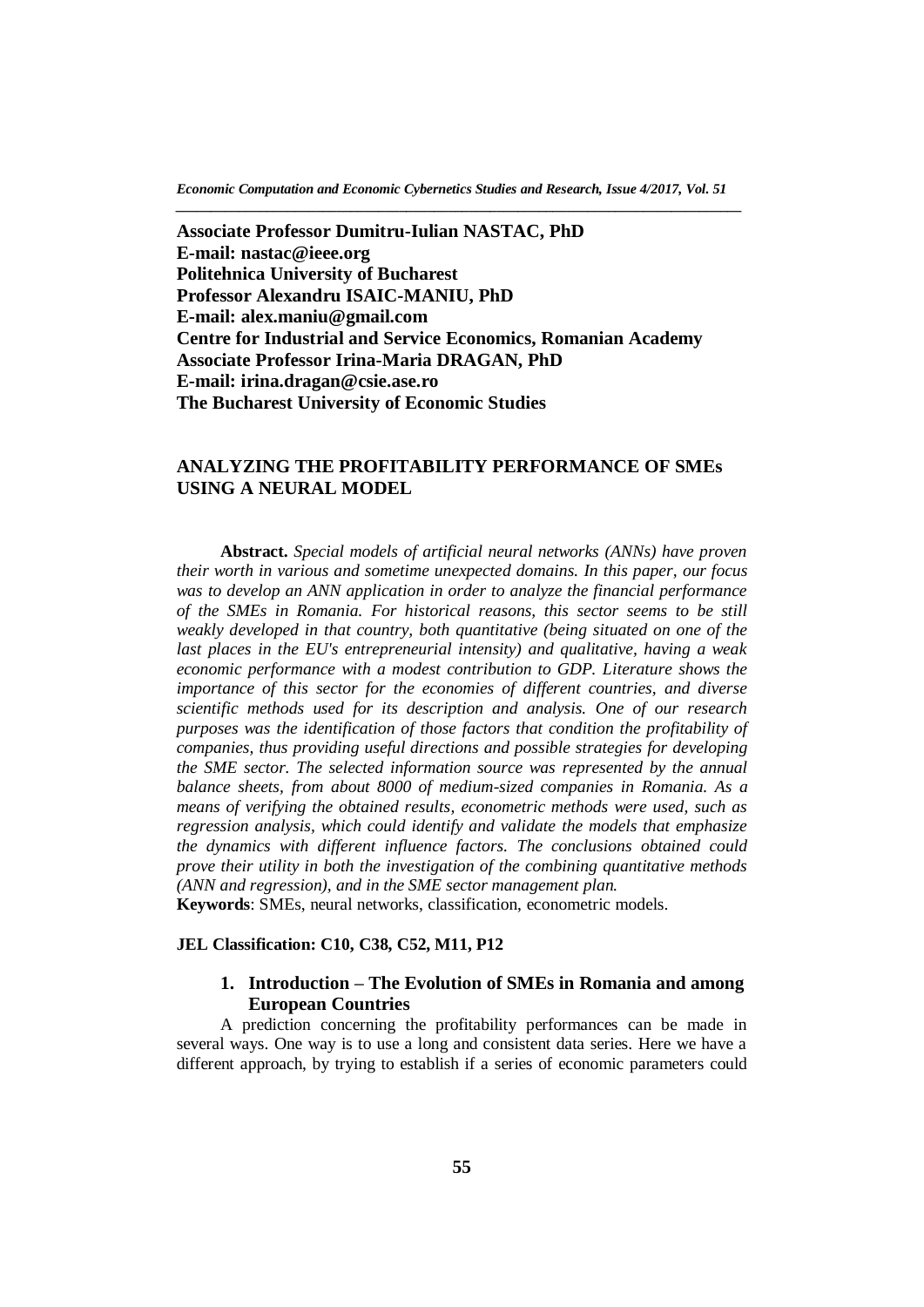properly indicate a good classification of SMEs, according to their performance. In other words, we are looking to see how strongly correlate could be these parameters with the profitability performance. A neural model is used in order to build such a system to extract information and provide a good classifier. Due to the extreme complex situation here, we will ensure that if the system will work this way, then it will be easy to readapt it for any other EU country or in the rest of the world (any country which may have a complicate economic situation).

\_\_\_\_\_\_\_\_\_\_\_\_\_\_\_\_\_\_\_\_\_\_\_\_\_\_\_\_\_\_\_\_\_\_\_\_\_\_\_\_\_\_\_\_\_\_\_\_\_\_\_\_\_\_\_\_\_\_\_\_\_\_\_\_\_

It took nearly a decade, after 1990, to transition from a centralized economic system to a market-driven price system, from a state-owned property system to another based on private property, from a controlled pricing system to one based on demand and supply, from a system built on social classes, established on the dominance of the proletarian class, to a democratic, multi-party system.In this context, the private sector and more specifically, the SME sector, had to be reset, and free initiative had to be reinvented (Annual Report of European SMEs 2013- 2014; Dragan and Isaic-Maniu, 2012). Starting with 1990, the private sector of the SMBs continuously developed, as we can see, from 81 new company registration in 1990, there were 65479 in 1995, 57197 in 2000, 119048 in 2010, and 123541 in 2015 (Post-Privatization Foundation, 2013).The Romanian SMB sector was still insufficiently developed when it was strongly affected by the economic crisis in 2009-2010 and it managed to slowly overcome the hit, but the comeback lost momentum in 2012. As such, the total number of active non-financial enterprises (504581) existing in 2008, dropped to 489646 in 2009, to 442241 in 2010, to 404338 in 2011, slightly increasing in 2012 to 410210, and to 426295 in 2014. The decrease of almost 20% reflected during the crisis is still to be recuperated (Dragan and Isaic-Maniu, 2013; Annual Report on European SMEs, 2014/2015). The rate of creation of new businesses, an indicator computed in EU countries since 1995 and in Romania since the year 2000 (based on the number of business in 1995, when it was 100%), grew continuously until 2008 when it reached 43.3%, while for the past two years it stopped at 35%.

Entrepreneurial intensity, measured by the number of SMBs to 1000 inhabitants, is a good comparison indicator given.This indicator rated Romania at 21.3‰ compared to the EU average of 42.7‰.The uneven ratio between the share of the added value and the demographic potential in Romania reflects a high gap in the development, productivity and competitiveness among Romanian SMEs (Annual Report on European SMEs 2014/2015). Gradually, SMEs have diversified their activity profile, currently active in 88 NACE activities. Shares of over 5% of the total number are the following sectors: retail sales (21.46%), wholesale commerce (10.62%), land and pipeline transportation (6.05%) and building constructions (5.30%).Most companies are specialized in low technology manufacturing without elements of knowledge economy. Compared to the EU average, Romania has less medium-tech industries (such as producing chemical substances, electric equipment, cars and transportation equipment).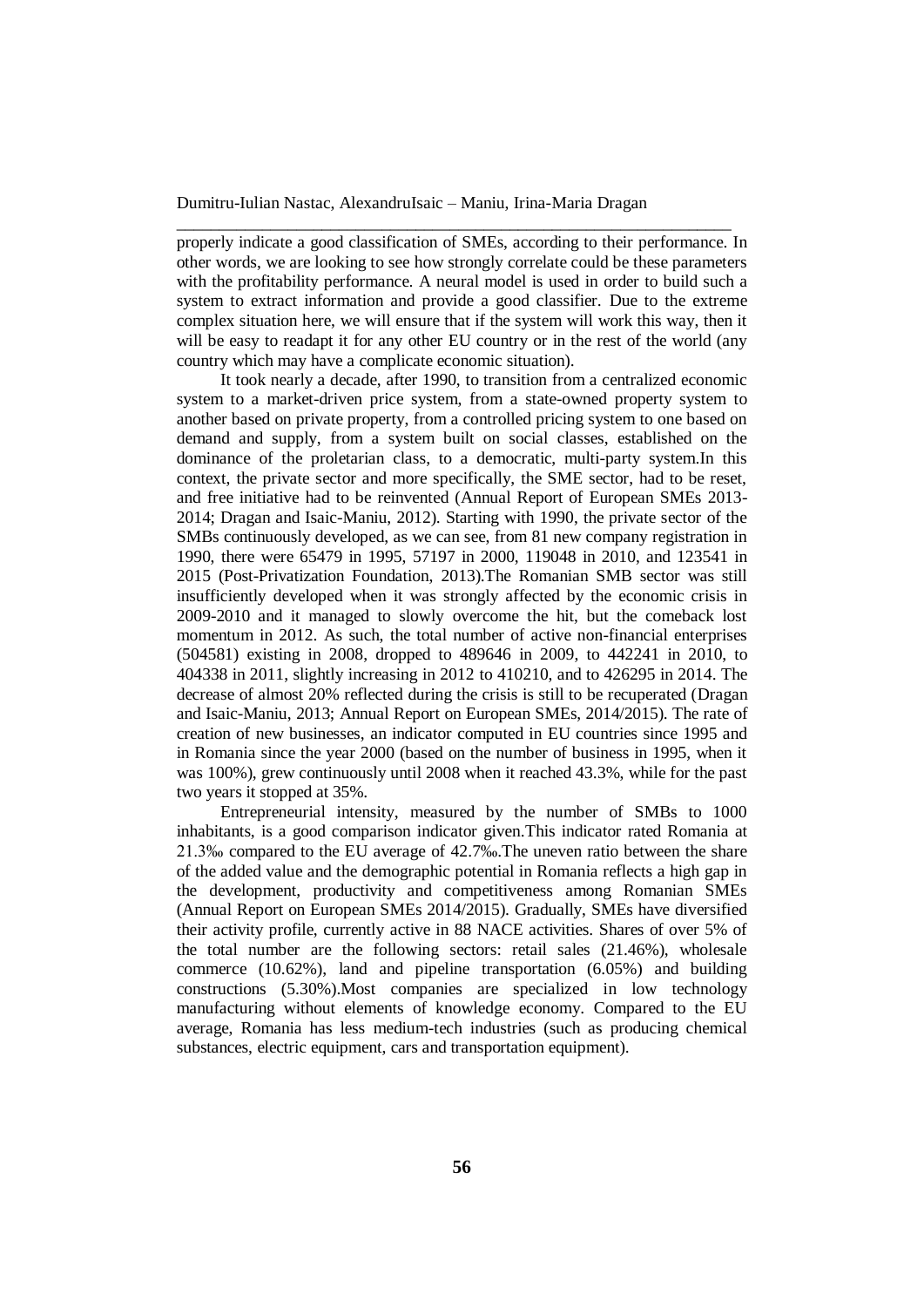\_\_\_\_\_\_\_\_\_\_\_\_\_\_\_\_\_\_\_\_\_\_\_\_\_\_\_\_\_\_\_\_\_\_\_\_\_\_\_\_\_\_\_\_\_\_\_\_\_\_\_\_\_\_\_\_\_\_\_\_\_\_\_\_\_

For 2014-2015 we envisage a consolidation of the positive results obtained in the last two years. We estimate that the SMB performance indicators will maintain the upward trend for 2016, at a higher place than the European average. The goal of our research was to find a useful model able to capture the complex relationships among various specific parameters that can describe or influence companies' profit in order to finally classify them. In order to identify some supporting elements for the establishment of some strategies to strengthen the SMEs sector and increase their profitability, the analysis was focused on the strongest segment of SMEs, the medium-sized companies, represented by a number of 7,902 sets of data, which were firstly used to build and evaluate the neural tool and then for the regression models, as alternative validation process of the results obtained in the first phase.

The structure of the paper is as follows. Section 2 presents the problems that concerned the literature review in connection with our aim. A description of the data, together with the methodology involved in this work and the main features of our experimental results are given in the next section, where we also discuss a comparison with a classic approach. The conclusions are formulated in the last part of our paper.

#### **2. Literature Review**

The importance of SMEs to the economy is given by various points of view, including the contribution to national production, the use of internal resources, the increase of labor force occupancy, the ease of workforce migration at local and European levels, the increase of national economy competitiveness, and the better use of human capital. This context quite explains the increasing interest of not only decision makers in the economy but also of the political and academic circles.

Thus, a special attention is given to key-factors which determine the increase of the number of SMEs, using the relationship between economic and financial growth, the way in which SMEs overcame the crisis, econometric modeling of firms' growth and the influencing factors. Exploring the main decisive factors for the growth of SMEs in CEE countries was done by Mateev and Anastasov (2010) for which they used a data panel of 560 rapidly growing companies from six emerging economies. Important factors, with leverage effect, are liquidity rates, future growth opportunities, labor productivity.

Lejárraga et al. (2014) explore issues regarding the business internationalization of manufacturing SMEs and their various related services. Based on the experimental results, the link between the firm size and the business performance is highlighted, but this is less obvious in the export outcome. There is a similar situation in manufacturing firms and those in services.

An assessment of the impact of SME sector growth is given by Subhan et al. (2013), mainly focused on the role of innovation and the effects on the Pakistani economic development. For measuring innovation, the authors propose the level of C&D spending, number of patents, number of publications, technological intensity,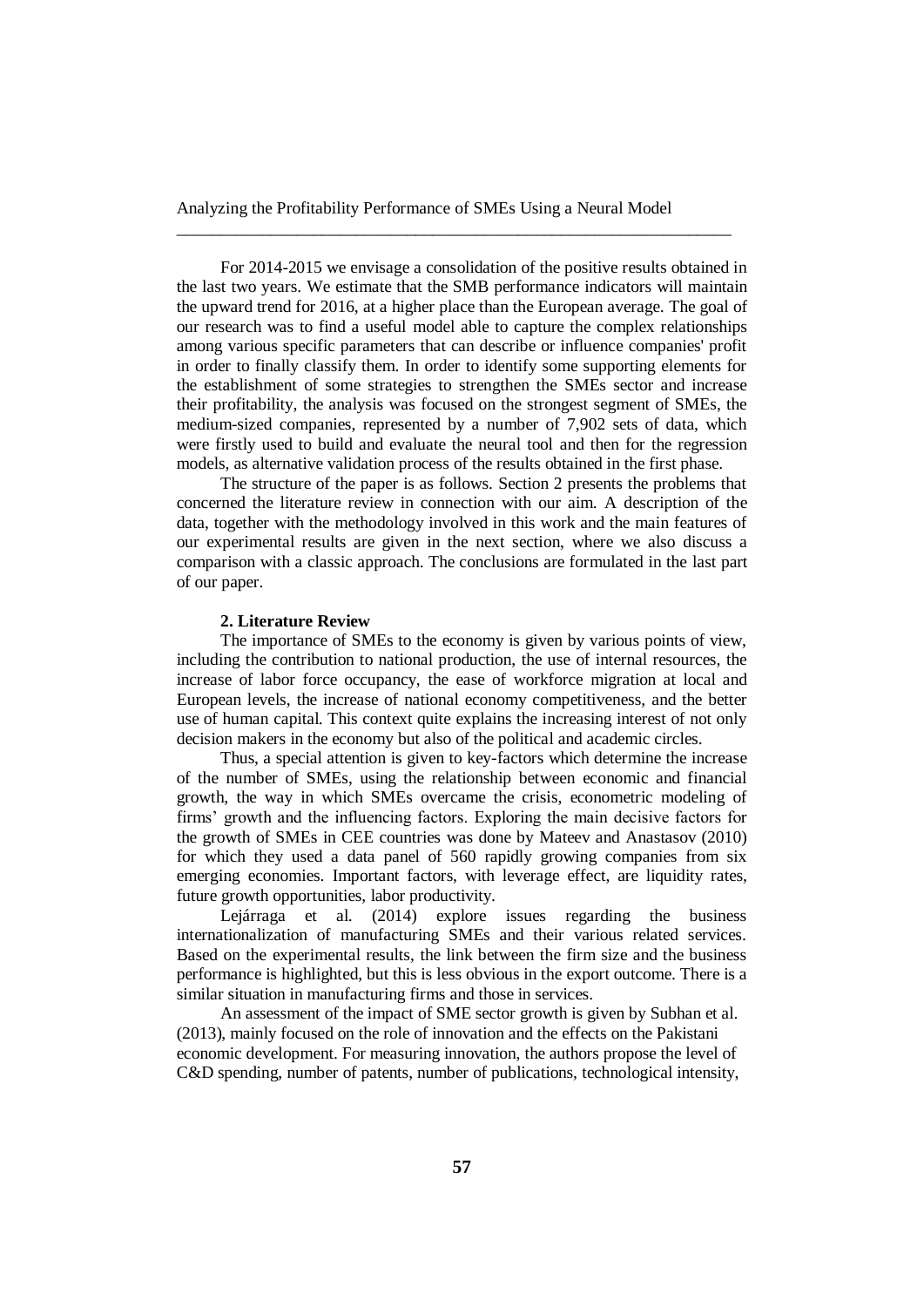and high-technology exports. Other variables included in this study are the weight of exports in GDP, the increase of SMEs, GDP growth, industry weight in GDP, the level of workforce occupancy, the consumption price index, the exports and imports volume and the exchange rate. The uncertainty raised by predictions on macroeconomy evolution was identified by Henzel and Rengel (2013) as being caused by the fluctuations of business cycles, oil and raw material prices.

\_\_\_\_\_\_\_\_\_\_\_\_\_\_\_\_\_\_\_\_\_\_\_\_\_\_\_\_\_\_\_\_\_\_\_\_\_\_\_\_\_\_\_\_\_\_\_\_\_\_\_\_\_\_\_\_\_\_\_\_\_\_\_\_\_

Using the information from a sample of 144 small and middle-sized companies in China and the involvement of the [corporate social](https://www.google.ro/url?sa=t&rct=j&q=&esrc=s&source=web&cd=1&cad=rja&uact=8&ved=0ahUKEwjslrzAgK_JAhVH0RQKHQ_KAocQFggiMAA&url=http%3A%2F%2Fwww.tandfonline.com%2Fdoi%2Ffull%2F10.1080%2F1331677X.2014.967535&usg=AFQjCNH7c3W42KaR2do0FGuNmeY9cjBDRQ)  [responsibility\(](https://www.google.ro/url?sa=t&rct=j&q=&esrc=s&source=web&cd=1&cad=rja&uact=8&ved=0ahUKEwjslrzAgK_JAhVH0RQKHQ_KAocQFggiMAA&url=http%3A%2F%2Fwww.tandfonline.com%2Fdoi%2Ffull%2F10.1080%2F1331677X.2014.967535&usg=AFQjCNH7c3W42KaR2do0FGuNmeY9cjBDRQ)CSR), in (Tang and Tang, 2012) it was considered the environmental performance in conjunction with the size of your company, as well as the differentiation of the involvement in the programs of social responsibility in the light of the economic power of them. Terdpaopong (2011) proposes to determine whether a statistic model can in fact identify the crisis of a firm's debts. A sample of 159 SMEs was used, including some firms with financial difficulties, as well as others which don't have this problem. Using a logistic regression model, validated by specific testing, is used to determine the probable chance of survival or failure using predictive models. Another way for solving the classification problems it was the use of the induction techniques, such as recursive partitioning algorithm (Frydman et al., 1985). Many other authors developed applications of artificial intelligence models, like neural networks (Ripley, 1994; Nastac et al., 2009). Several hybrid solutions were also proposed (Chou et al., 2006).

#### **3. Methodology and Main Results**

In the following an extension of the preliminary results published in (Nastac et al., 2014; idem 2016) is presented. The primary raw data are from the Romanian National Statistics Institute (for synthetic indicators and for SMEs demography indicators), and also from the Romanian Trade Registry (the data used for balance sheets).The initial volume of data includes over 500000 micro enterprises (each having up to 10 employees), about 40000 small enterprises (up to 50 employees). near 8000 medium-sized enterprises (up to 250 employees), and 1500 enterprises with over 250 employees. The data consist of a large matrix, where the columns represent a wide variety of parameters, mostly economics. One by one, each line of this matrix is a set of information for a specific enterprise out of all over collection of firms. An important column of this matrix refers to the commercial profitability, and we select this parameter in order to classify the enterprises. We assume that there is a complex relationship between this parameter and the rest of matrix columns. Our goal is to build a system that has as input all possible relevant parameters without the commercial profitability (which is to be used only at the output for building the classes). This way the resulting model is intended to extract all relevant information from the input in order to indicate the performance of the firms.

There is quite a challenge to classify these enterprises since there must be established some borders between the classes that are used in defining success. A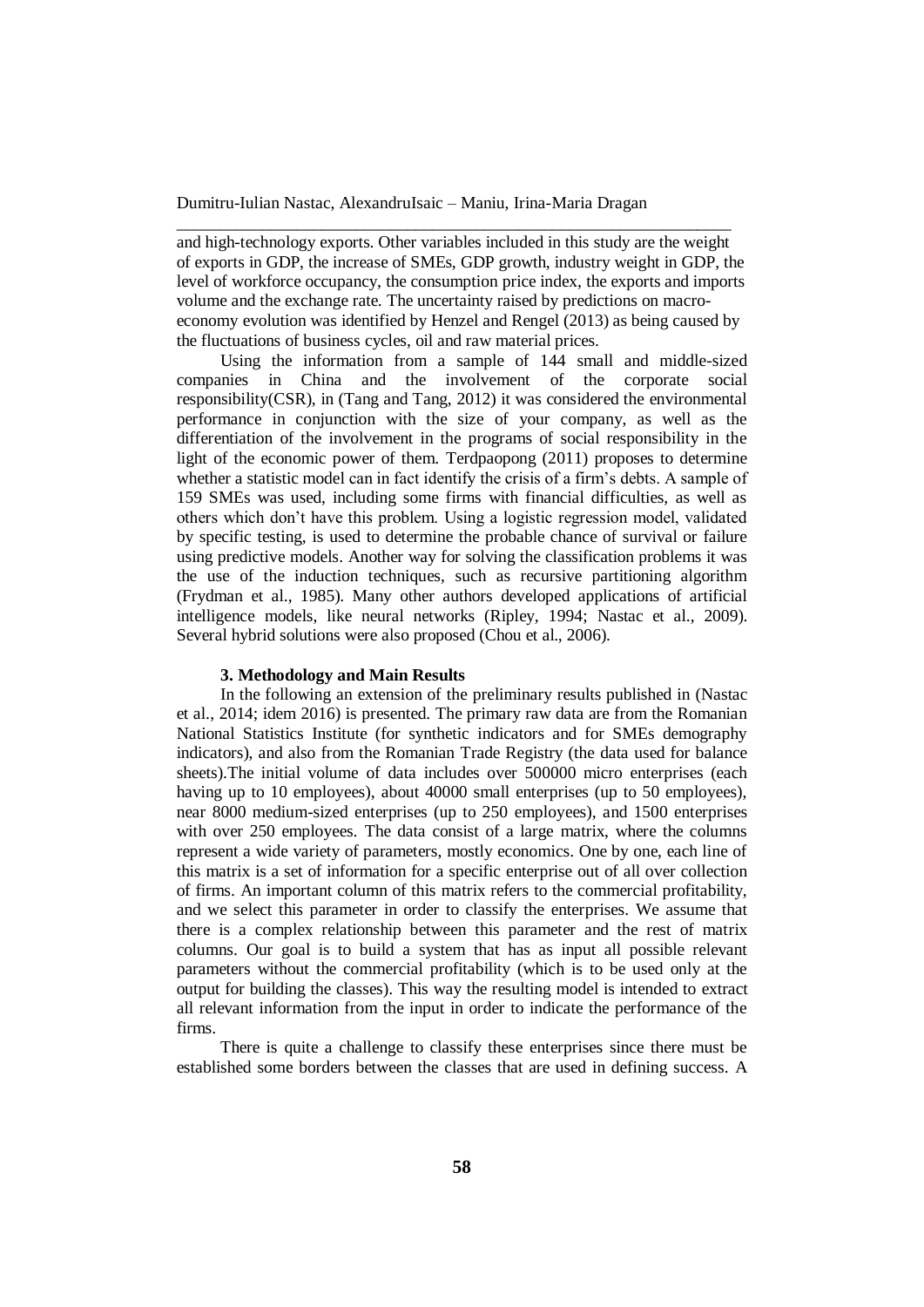clear image of this problem is given by the histogram of the rate of commercial profitability (which is a column of the previously mentioned matrix). From such a histogram we have to find the mentioned borders which will split the data in a way that allows the classes to have, among each other, somehow similar (or comparable) amount of data.

\_\_\_\_\_\_\_\_\_\_\_\_\_\_\_\_\_\_\_\_\_\_\_\_\_\_\_\_\_\_\_\_\_\_\_\_\_\_\_\_\_\_\_\_\_\_\_\_\_\_\_\_\_\_\_\_\_\_\_\_\_\_\_\_\_

In the simplest case, suppose that we have to split the data in two groups, and in this case everything could be viewed in black and white. In literature, this issue is usually denoted as classical binary classifications, or as the two-group discriminant problem. A model which implements such a binary classification would just show a good or bad performance for an enterprise, without giving detailed information about its real problems. Better information can be extracted from a model with more than two performance classes. For example, it would helpful to analyze the enterprises according to their possible position in one ofthreeclasses, or categories (poor/ medium/ high) as a result of the splitting the histogram of the rate of commercial profitability in intervals that denote the economic performance.



**rate of commercial profitability for micro enterprises**

**rate of commercial profitability for small enterprises**

Depending on the enterprises' type, this parameter could have a range of values starting from zero to more than one million. For example, the left limit could be almost 35 million as we can see in the figure 1, where is presented a histogram of more than 400,000 micro enterprises (after eliminating the outliers).

The whole interval was divided into one hundred parts in order to obtain this histogram, where all other elements (bars), except the one on zero, are small and therefore almost invisible (figure 1). As we can easily remark, it is very difficult to split the observed interval into, e.g., three regions with a similar number of components. We probably need to divide the whole interval into more than 10000 parts in order to obtain a histogram, where we can put such significant borders. Almost the same situation we found for small enterprises (figure 2) where the whole range was divided again into 100 parts. In the case of medium-size enterprises, the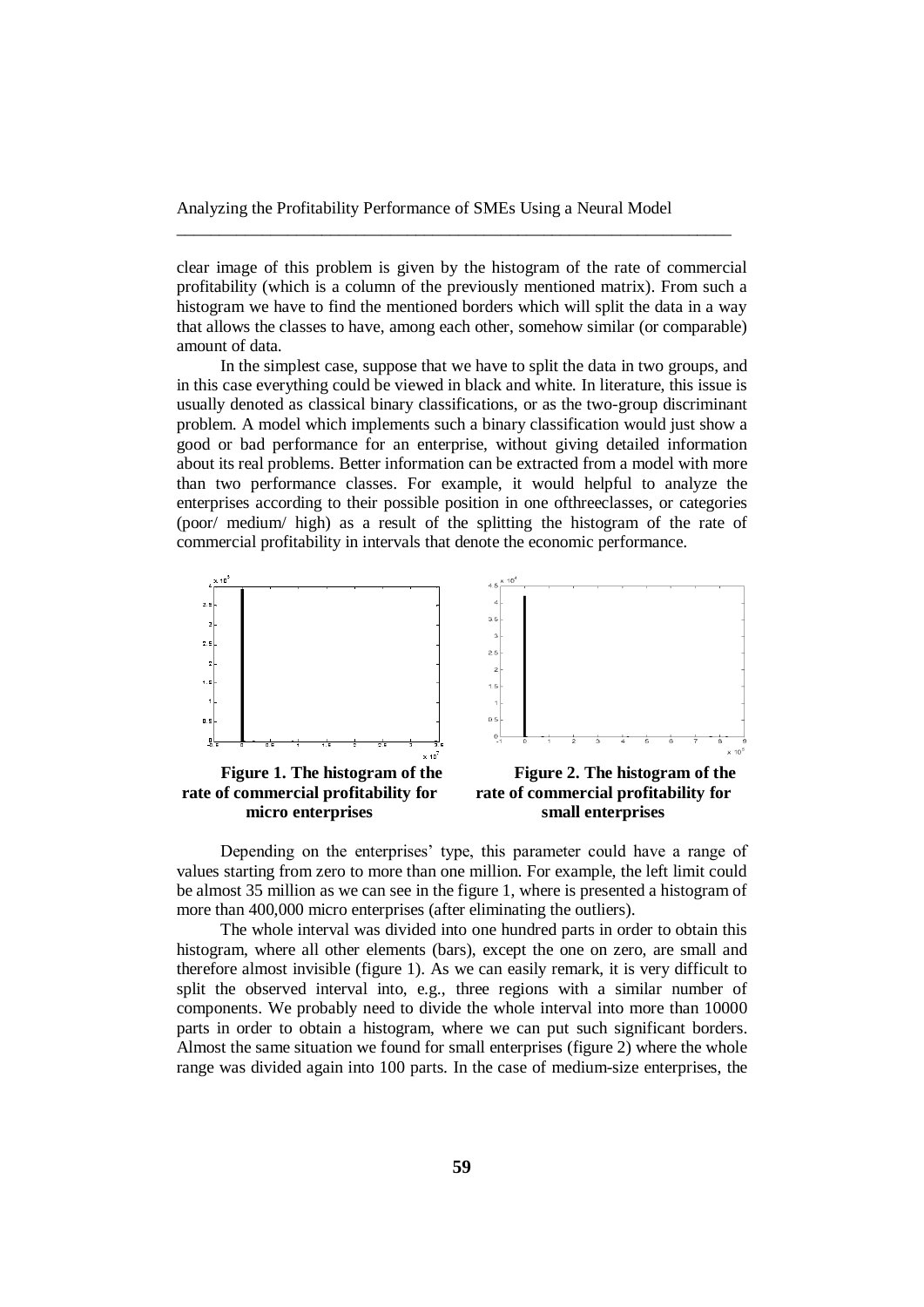situation is better since, on the histogram (figure 3) we could mark two points that split the whole range in three classes. We denote these points (borders or delimiters) with  $B_{12}$  and  $B_{23}$ , where each numerical index (the pair of digits as subscript of B) consecutively indicates two neighbor classes for a specific delimiter.

\_\_\_\_\_\_\_\_\_\_\_\_\_\_\_\_\_\_\_\_\_\_\_\_\_\_\_\_\_\_\_\_\_\_\_\_\_\_\_\_\_\_\_\_\_\_\_\_\_\_\_\_\_\_\_\_\_\_\_\_\_\_\_\_\_

For the last case (large-sized enterprises), there it is also possible to use the delimiters between classes (figure 4).For such a system, the processing of the data was made using a neural model and then, the interpretation of the classifier output has confirmed a better result than a classic regression econometric model, which was employed for comparison at the end of this section.



**for medium-size enterprises**

**rate of commercial profitability for large enterprises**

Firstly, we built the neuro-classifier system, which was employed in order to capture distinctive aspects of the dataset. The respective system includes a feedforward artificial neural network (ANN) of which a descriptive diagram is presented in figure 5. There are several features especially designed in order to obtain maximum performance by capturing some properties of the dataset. The inputs are preprocessed by normalization, and then the model includes a principal component analysis block (PCA) (Jolliffe, 2002) in order to reduce the dimension of input space.



**Figure 5. The ANN classification model during the learning process**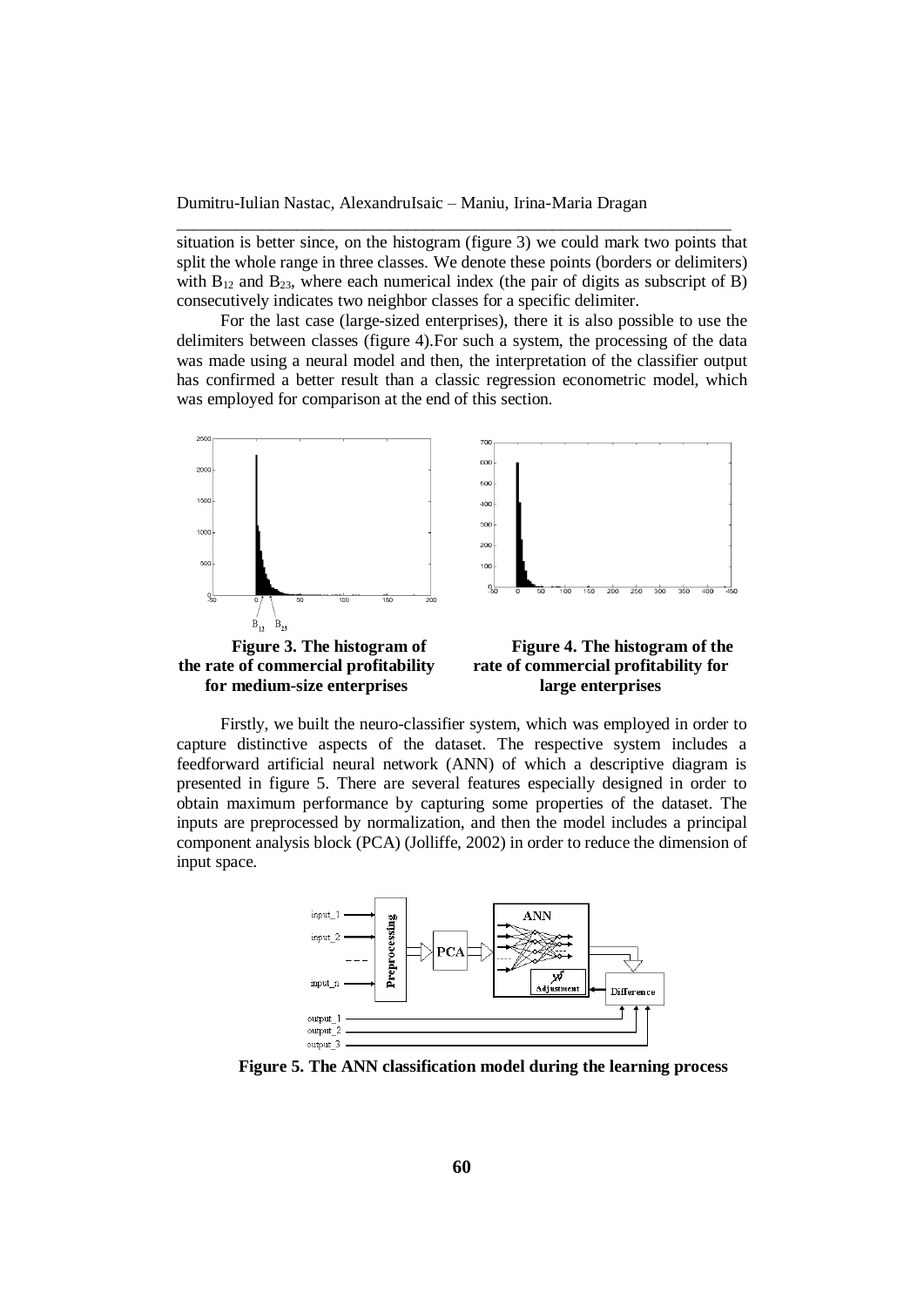\_\_\_\_\_\_\_\_\_\_\_\_\_\_\_\_\_\_\_\_\_\_\_\_\_\_\_\_\_\_\_\_\_\_\_\_\_\_\_\_\_\_\_\_\_\_\_\_\_\_\_\_\_\_\_\_\_\_\_\_\_\_\_\_\_

We selected as indicators, related to the involved SMEs, various parameters such as the company location – the county, ownership status, regional territorial area, type of economic activity according to international classification (NACE), and a set of balance sheet indicators. If we are going into details, the input variables under consideration were: counties (jj); property type (pp); NACE total fixed assets (AIT); total current assets (ACT); debts: amounts due in a period up to a year (DSA); debts: amounts due in a period larger than one year (DPA); total owner's equity (CPT); total equity (CT); personnel expenses (CHP); total operating expenses (CHE); total financial expenses CHF); total expenses (CHT); corporate tax (IMP); average number of employees (NMP); total assets minus current debts (TAMDC). As previously stated the output is related to the commercial profitability rate (RPC).

In fact, each output of this model corresponds to one specific class (the number of outputs is equal to the number of classes). To be clearer, for a specific configuration of the inputs, when a class is selected, the value of the corresponding output has the value of one, while the rest of outputs are zeros.

In order to find the proper architecture of the two-layers feedforward neural model there is an iterative process, which implies a series of imbricate loops to get the proper number of neurons on each layer. Going into details, we varied the number of neurons for each hidden layer (e.g. between 4 and 10 for the first hidden layer *Nh1*, and from 2 to 8 for the second hidden layer *Nh2*). Moreover, each of the neural architectures was tested several times (about 5 times, depending on the situation) with random initial settings of the weights and different trainingvalidation sets. Finally, we chose the adequate model with respect to the smallest error between the simulated and the desired outputs. This error  $(E_{tot})$  was computed for both training and validation data sets. Consequently, we were able to select the best neural network (separately for each set of borders) from a total of  $7\times9\times5=245$ different instances. A supplementary condition was used:

$$
E_{val} \le \frac{6}{5} \cdot E_{tr} \tag{1}
$$

because we want to eliminate those combinations which provide a value of the validation set  $(E_{val})$  that is at least 20% greater than the error of the training set  $(E_{tr})$ . This way, we can improve the result of the model for the test set, since in our approach, the validation data also acts as a kind of test set (providing pretty similar errors).The volume of medium-sized firms used in the analysis was 7902, for which we selected relevant indicators related to these companies, such as: the company location – the county, ownership status, regional territorial area, type of economic activity according to international classification (NACE), and a set of balance sheet indicators. Remember that we use two borders  $(B_{12}$  and  $B_{23})$ , where the numerical indices (each pair of digits as subscript of B) consecutively indicate two neighbor classes for a specific delimiter. As an example we started considering  $B_{12}=0.5$  and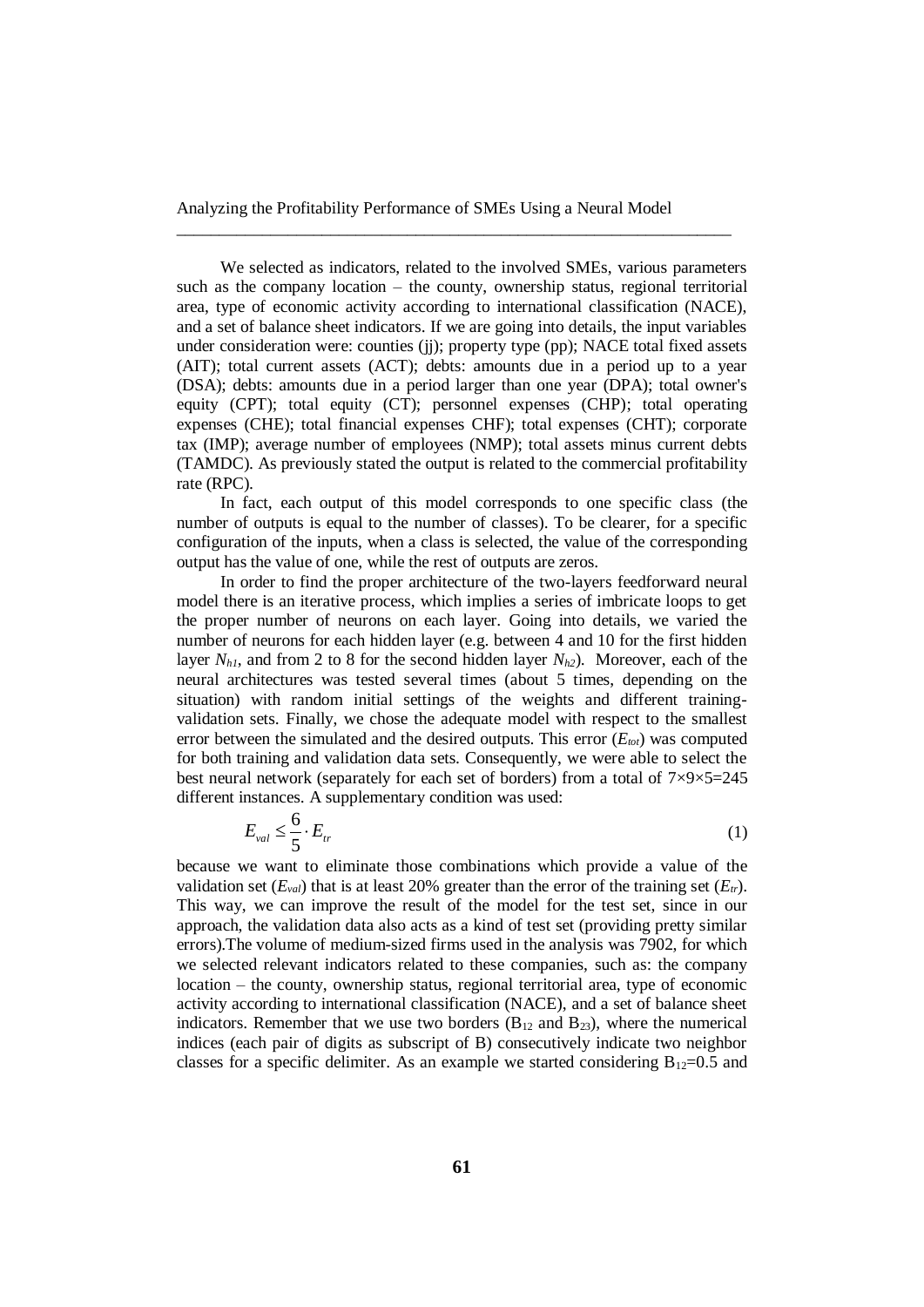$B_{23}=5$ , and then we varied these values or, even expanded the number of classes. To be more explicit, as we can see in figure 3, those firms whose parameter profitability rate varies from zero to  $B_{12}=0.5$  (inclusive) we can consider that fall in the poor class. Then, the class of medium-performance includes all companies which indicate values strictly greater than  $B_{12}=0.5$  till maximum  $B_{23}=5$ . And finally, the last group (with best performances) includes firms that have the mentioned parameter strictly greater than  $B_{23}=5$ . But there is a practically endless range of possibilities to choose these borders. We may start with a first attempt (as in the previous example) and then there we can study what happens, when one changes the borders between the classes. Different changes of the borders will be taken into consideration. Additionally, we also extend the number of classes to see if it is possible to capture detailed aspects of firm performances. In our attempt, an important issue is to properly classify those companies which are very close to the borders. The challenge is how to capture a suitable correlation between input parameters and the output of the classification model in order to minimize wrong classification, especially in the vicinity of the borders.

\_\_\_\_\_\_\_\_\_\_\_\_\_\_\_\_\_\_\_\_\_\_\_\_\_\_\_\_\_\_\_\_\_\_\_\_\_\_\_\_\_\_\_\_\_\_\_\_\_\_\_\_\_\_\_\_\_\_\_\_\_\_\_\_\_

Having in mind these circumstances, for the ANN model, it is essential to have enough data for each important process (training, validation and test). It is worth to mention that in our approach, we have randomly split the initial set of data into about 70% for the effective training process, 10% for validation, and 20% for the test set. Otherwise a class with a greater amount of data will influence the result (by capturing the false matching from the less representative classes) and during the test process this will have a negative impact over the results. Therefore, in order to keep this splitting under observation, we established successive trials with specific predefined borders, each of these trials being repeated three times to see if the randomization is effective. These distributions for 6 trials (totalizing 18 sub-trials) are presented in Table 1.

|                    |          |          |      | $N_{tr}$                                                          |      |     | <b>Nval</b> |     |     | <b>Ntest</b> |     |
|--------------------|----------|----------|------|-------------------------------------------------------------------|------|-----|-------------|-----|-----|--------------|-----|
|                    |          |          |      | Class 1 Class 2 Class Class 1 Class Class Class Class Class Class |      |     |             |     |     |              |     |
|                    | $B_{12}$ | $B_{23}$ |      |                                                                   | 3    |     | 2           | 3   | л.  | 2            | 3   |
| Trial 1            | 0.5      | 5        | 1434 | 1850                                                              | 2338 | 182 | 247         | 331 | 413 | 461          | 646 |
| Trial 1 (second    | 0.5      | 5        | 1461 | 1837                                                              | 2357 | 174 | 261         | 314 | 394 | 460          | 644 |
| <i>iteration</i> ) |          |          |      |                                                                   |      |     |             |     |     |              |     |
| Trial 1 (third     | 0.5      | 5        | 1477 | 1804                                                              | 2359 | 204 | 253         | 297 | 348 | 501          | 659 |
| <i>iteration</i> ) |          |          |      |                                                                   |      |     |             |     |     |              |     |
| Trial 2            | 1.5      | 7        | 1852 | 1948                                                              | 1852 | 245 | 264         | 241 | 495 | 514          | 491 |
| Trial 2 (second    | 1.5      | 7        | 1843 | 1928                                                              | 1872 | 250 | 265         | 238 | 499 | 533          | 474 |
| <i>iteration</i> ) |          |          |      |                                                                   |      |     |             |     |     |              |     |
| Trial 2 (third     | 1.5      | 7        | 1838 | 1916                                                              | 1835 | 268 | 270         | 233 | 486 | 540          | 516 |
| <i>iteration</i> ) |          |          |      |                                                                   |      |     |             |     |     |              |     |

**Table 1. Random splitting of the data for each separate trial**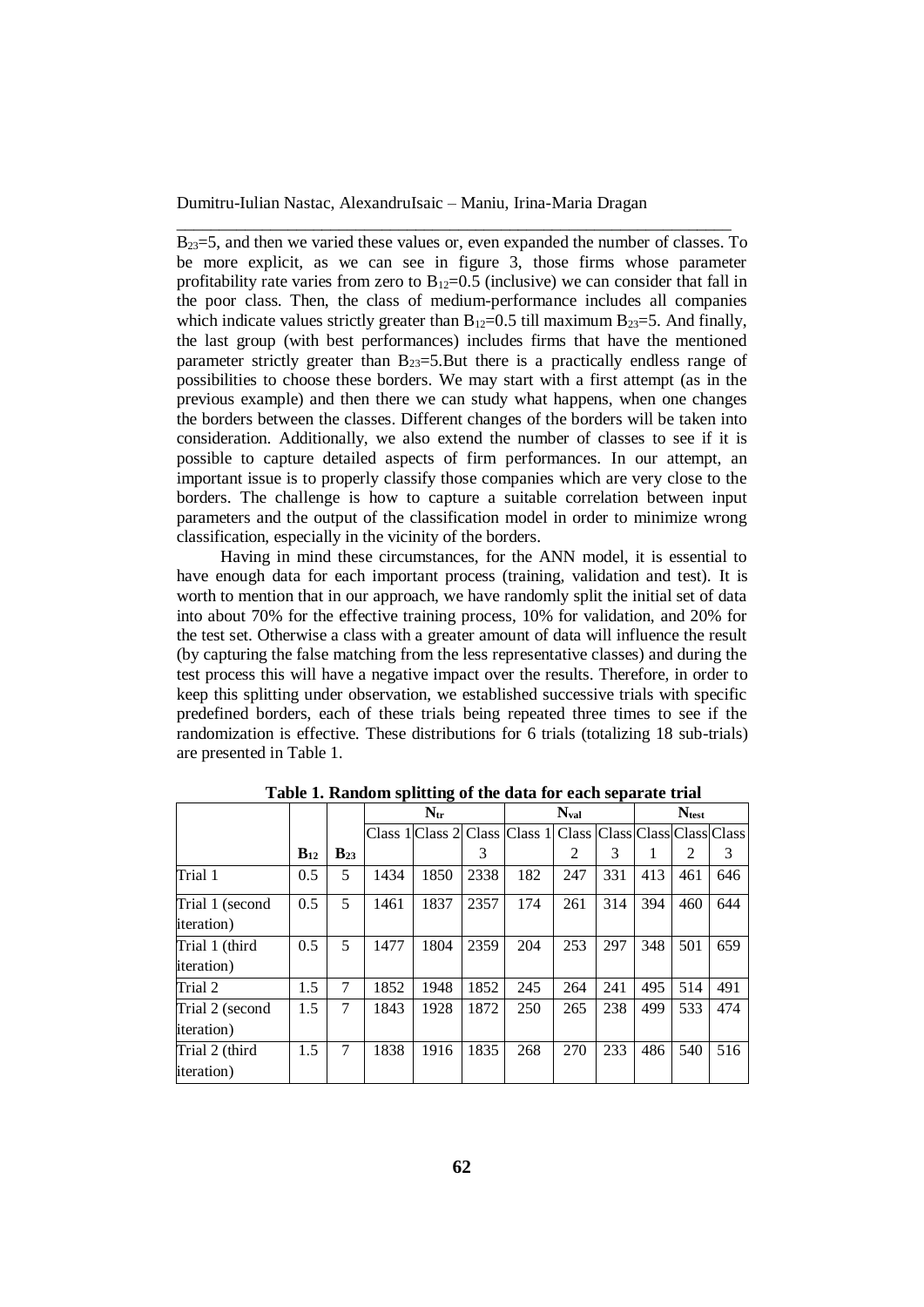|                    |                |          |      | $N_{tr}$        |      |               | $\mathbf{N}_{\text{val}}$ |     |                  | <b>Ntest</b>   |              |
|--------------------|----------------|----------|------|-----------------|------|---------------|---------------------------|-----|------------------|----------------|--------------|
|                    |                |          |      | Class 1 Class 2 |      | Class Class 1 | Class Class Class Class   |     |                  |                | <b>Class</b> |
|                    | $B_{12}$       | $B_{23}$ |      |                 | 3    |               | 2                         | 3   | 1                | $\overline{2}$ | 3            |
| Trial 3            | 1.5            | 8        | 1827 | 2172            | 1632 | 242           | 289                       | 226 | 523              | 555            | 436          |
| Trial 3 (second    | 1.5            | 8        | 1828 | 2166            | 1634 | 264           | 274                       | 220 | 500              | 576            | 440          |
| iteration)         |                |          |      |                 |      |               |                           |     |                  |                |              |
| Trial 3 (third     | 1.5            | 8        | 1886 | 2151            | 1630 | 227           | 293                       | 225 | 479              | 572            | 439          |
| <i>iteration</i> ) |                |          |      |                 |      |               |                           |     |                  |                |              |
| Trial 4            | 1.55           | 6.85     | 1881 | 1866            | 1896 | 259           | 254                       | 240 | 493              | 514            | 499          |
| Trial4 (second     | 1.55           | 6.85     | 1872 | 1860            | 1905 | 252           | 262                       | 241 | 509              | 512            | 489          |
| iteration)         |                |          |      |                 |      |               |                           |     |                  |                |              |
| Trial 4 (third     | 1.55           | 6.85     | 1887 | 1908            | 1848 | 239           | 240                       | 274 | 507              | 486            | 513          |
| <i>iteration</i> ) |                |          |      |                 |      |               |                           |     |                  |                |              |
| Trial 5            | $\overline{2}$ | 8        | 2085 | 1896            | 1626 | 301           | 246                       | 218 | 536              | 544            | 450          |
| Trial 5 (second    | $\overline{2}$ | 8        | 2077 | 1954            | 1606 | 277           | 255                       | 223 | 568              | 477            | 465          |
| iteration)         |                |          |      |                 |      |               |                           |     |                  |                |              |
| Trial 5 (third     | $\overline{2}$ | 8        | 2120 | 1904            | 1631 | 270           | 246                       | 233 | $\overline{532}$ | 536            | 430          |
| <i>iteration</i> ) |                |          |      |                 |      |               |                           |     |                  |                |              |
| Trial 6            | 1              | 10       | 1653 | 2729            | 1267 | 203           | 365                       | 183 | 455              | 688            | 359          |
| Trial 6 (second    | 1              | 10       | 1633 | 2666            | 1311 | 227           | 374                       | 163 | 451              | 742            | 335          |
| iteration)         |                |          |      |                 |      |               |                           |     |                  |                |              |
| Trial 6 (third     | 1              | 10       | 1659 | 2735            | 1300 | 204           | 371                       | 161 | 448              | 676            | 348          |
| <i>iteration</i> ) |                |          |      |                 |      |               |                           |     |                  |                |              |

Analyzing the Profitability Performance of SMEs Using a Neural Model

\_\_\_\_\_\_\_\_\_\_\_\_\_\_\_\_\_\_\_\_\_\_\_\_\_\_\_\_\_\_\_\_\_\_\_\_\_\_\_\_\_\_\_\_\_\_\_\_\_\_\_\_\_\_\_\_\_\_\_\_\_\_\_\_\_

There is a reasonable distribution of the data in all trials. According to Table 1, it seems that both second and four trials show almost equal data partitions for each class. It is worth to mention that the selection of the borders between successive classes was intuitively suggested by specialists in economics and we wanted to see the result of this approach. Then we have to construct an ANN structure for each of these trials.

**Table 2. The results of different approaches in which we vary the borders (B<sup>12</sup> and B23) between classes**

|                                       |               | $B_{12}$   $B_{23}$ |  | $N_{tr}$ $N_{val}$ $N_{test}$ $P_{Class 1}$ $P_{Class 2}$ $P_{Class 3}$ $P_{Test}$ $N_{h1}$ $N_{h2}$ |  |  |  |
|---------------------------------------|---------------|---------------------|--|------------------------------------------------------------------------------------------------------|--|--|--|
| Trial 1                               | 0.5           |                     |  | 5622   760   1520   0.2833   0.6356   0.8375   0.6257   8                                            |  |  |  |
| Trial 1 (second<br><i>iteration</i> ) | $0.5^{\circ}$ | 5                   |  | $ 5655 749 1498 0.0127 0.7217 0.8509 0.5907 6$                                                       |  |  |  |
|                                       |               |                     |  |                                                                                                      |  |  |  |
| Trial 1 (third                        | 0.5           |                     |  | 5640   754   1508   0.2155   0.6766   0.8027   0.6253   8                                            |  |  |  |
| <i>iteration</i> )                    |               |                     |  |                                                                                                      |  |  |  |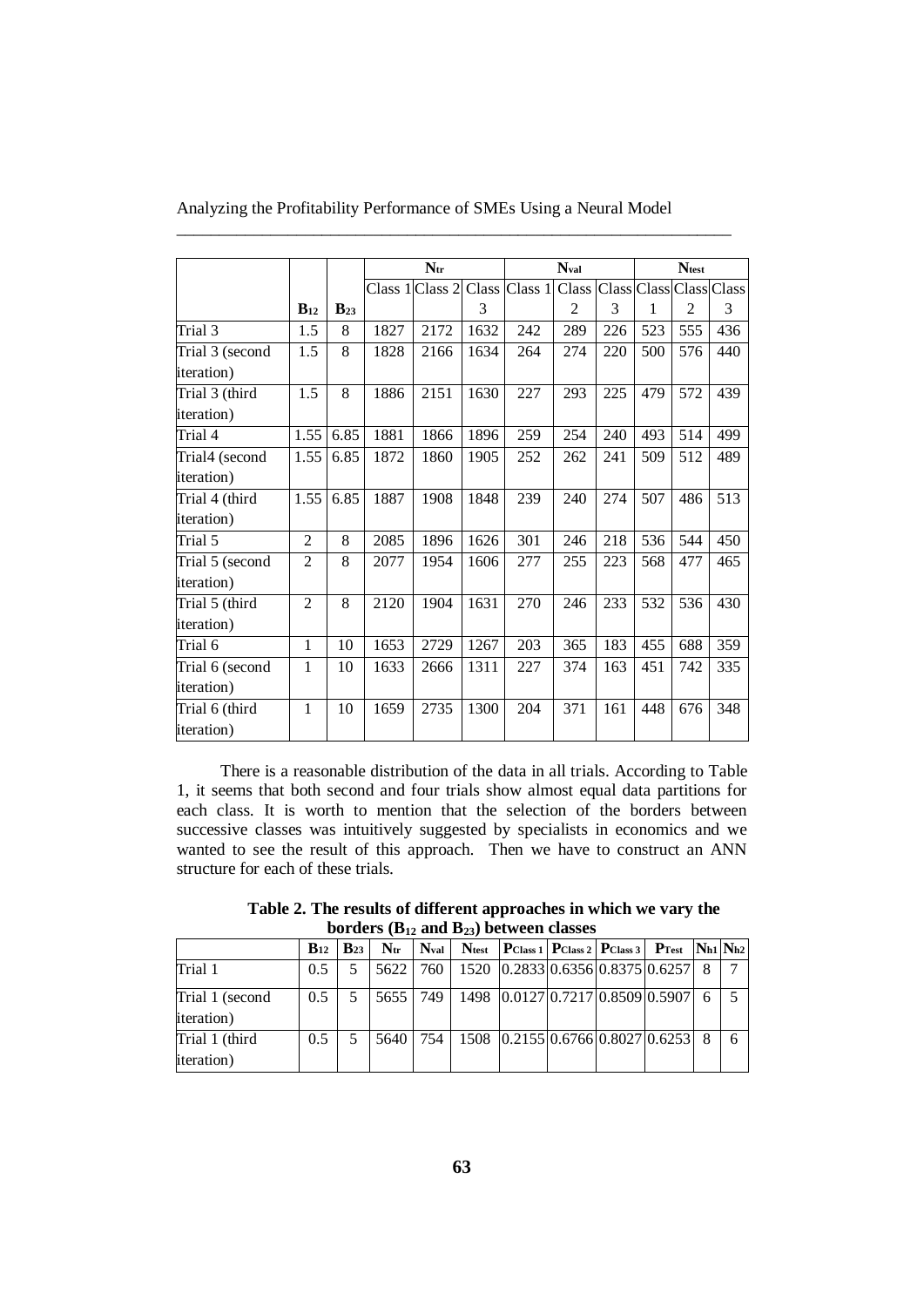|                    | $B_{12}$       | $B_{23}$ | $N_{tr}$ | <b>Nval</b> | <b>Ntest</b> |                              | $\left  \mathbf{P}_{\text{Class } 1} \right  \left  \mathbf{P}_{\text{Class } 2} \right  \left  \mathbf{P}_{\text{Class } 3} \right $ |                      | $P_{Test}$ |                | $N_{h1}$ $N_{h2}$ |
|--------------------|----------------|----------|----------|-------------|--------------|------------------------------|---------------------------------------------------------------------------------------------------------------------------------------|----------------------|------------|----------------|-------------------|
| Trial 2            | 1.5            | 7        | 5652     | 750         | 1500         |                              | 0.6020 0.5623 0.7495 0.6367                                                                                                           |                      |            | 5              | 8                 |
| Trial 2 (second    | 1.5            | 7        | 5643     | 753         | 1506         |                              | $0.7014 \mid 0.5291 \mid 0.7489 \mid 0.6554$                                                                                          |                      |            | 8              | 8                 |
| iteration)         |                |          |          |             |              |                              |                                                                                                                                       |                      |            |                |                   |
| Trial 2 (third     | 1.5            | 7        | 5589     | 771         | 1542         |                              | 0.7181 0.1944 0.7519 0.5460                                                                                                           |                      |            | 7              | 5                 |
| <i>iteration</i> ) |                |          |          |             |              |                              |                                                                                                                                       |                      |            |                |                   |
| Trial 3            | 1.5            | 8        | 5631     | 757         | 1514         | 0.3939 0.7135 0.7087 0.6017  |                                                                                                                                       |                      |            | 5              | 7                 |
| Trial 3 (second    | 1.5            | 8        | 5628     | 758         | 1516         |                              | 0.4500 0.5556 0.7477 0.5765                                                                                                           |                      |            | 5              | 2                 |
| iteration)         |                |          |          |             |              |                              |                                                                                                                                       |                      |            |                |                   |
| Trial 3 (third     | 1.5            | 8        | 5667     | 745         | 1490         |                              | 0.5094 0.6625 0.7221 0.6309                                                                                                           |                      |            | $\overline{4}$ | 7                 |
| <i>iteration</i> ) |                |          |          |             |              |                              |                                                                                                                                       |                      |            |                |                   |
| Trial 4            | 1.55           | 6.85     | 5643     | 753         | 1506         | [0.6470]0.4105]0.8036]0.6182 |                                                                                                                                       |                      |            | 8              | $\tau$            |
| Trial 4 (second    | 1.55           | 6.85     | 5637     | 755         | 1510         |                              | $0.6503 \mid 0.3047 \mid 0.7341 \mid 0.5603$                                                                                          |                      |            | 9              | 6                 |
| iteration)         |                |          |          |             |              |                              |                                                                                                                                       |                      |            |                |                   |
| Trial 4 (third     | 1.55           | 6.85     | 5643     | 753         | 1506         |                              | 0.9309 0.0165 0.8070 0.5936                                                                                                           |                      |            | 8              | $\overline{4}$    |
| iteration)         |                |          |          |             |              |                              |                                                                                                                                       |                      |            |                |                   |
| Trial 5            | $\overline{2}$ | 8        | 5607     | 765         | 1530         | [0.7462]0.3474]0.6911]0.5882 |                                                                                                                                       |                      |            | 5              | $\overline{4}$    |
| Trial 5 (second    | $\overline{2}$ | 8        | 5637     | 755         | 1510         |                              | 0.686610.436110.662310.6000                                                                                                           |                      |            | 10             | 5                 |
| iteration)         |                |          |          |             |              |                              |                                                                                                                                       |                      |            |                |                   |
| Trial 5 (third     | $\overline{2}$ | 8        | 5655     | 749         | 1498         |                              | 0.7725 0.3227 0.7255 0.5981                                                                                                           |                      |            | 7              | 7                 |
| iteration)         |                |          |          |             |              |                              |                                                                                                                                       |                      |            |                |                   |
| Trial 6            | $\mathbf{1}$   | 10       | 5649     | 751         | 1502         | $\Omega$                     |                                                                                                                                       | 0.8983 0.6825 0.5746 |            | 8              | 2                 |
| Trial 6 (second    | 1              | 10       | 5610     | 764         | 1528         |                              | 0.137510.877410.567210.5910                                                                                                           |                      |            | 7              | 6                 |
| iteration)         |                |          |          |             |              |                              |                                                                                                                                       |                      |            |                |                   |
| Trial 6 (third     | 1              | 10       | 5694     | 736         | 1472         |                              | 0.1384 0.8920 0.6121 0.5965                                                                                                           |                      |            | 6              | 3                 |
| iteration)         |                |          |          |             |              |                              |                                                                                                                                       |                      |            |                |                   |

Dumitru-Iulian Nastac, AlexandruIsaic – Maniu, Irina-Maria Dragan

In the Trial 1, after a complete scroll of 245 combinations of ANN architecture and training sets (based on previously described inner loops), we obtained a neural network with  $N_h = 8$  and respectively  $N_h = 7$  neurons on hidden layers. The initial volume of data was randomly split in three parts:  $N_{tr}=5622$ ,  $N_{val}=760$  and  $N_{test}=1520$  respectively. Each of these numbers is a sum of the values from each class (according with Table 1). In Table 2, the first line of values shows the main results of this described approach. Here, as previously mentioned, we denote by  $B_{12}$  the border point between the first and the second class and with  $B_{23}$ the next border point, which splits the second and the third class (the same as in Table 1). Several trials, which are shown in Table 2, use different values of these borders. The probability of the correct results in the each class, during the test phase, is separately represented in the same table, including the global probability of the correct results on the test set. As previously mentioned, each trial, with the same configuration of borders, is repeated two times more, from scratch, with other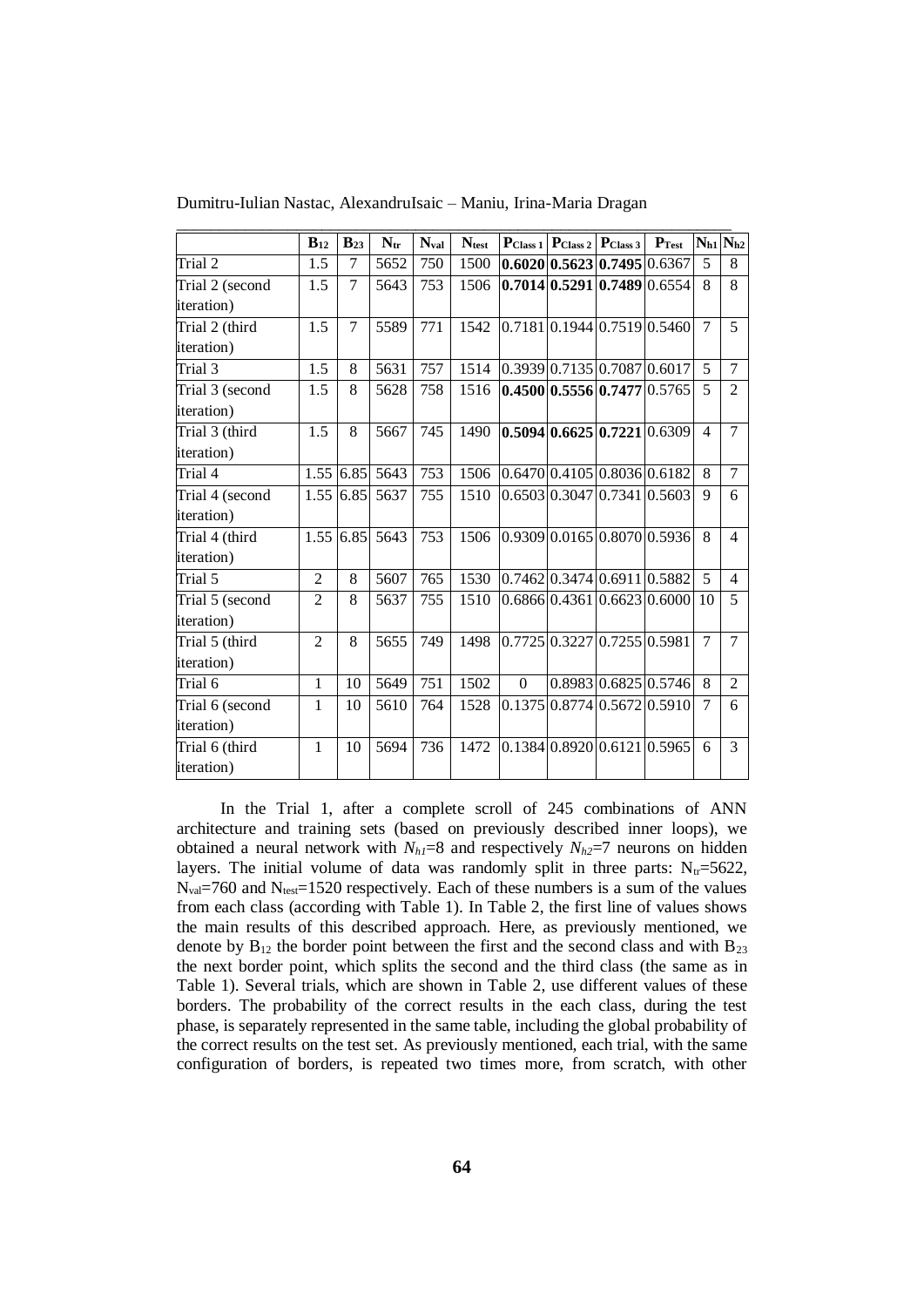random initialization of training-validation-test sets, to see if the probabilities of correct classification are not a result of simply chance. This way we can check the repeatability of the results. It is obvious to see in Table 2, that the volumes of data for each set (*Ntr, Nval*, and *Ntest*), even if were randomly chosen the data, didn't vary too much in order to affect the percentages of their distributions.

\_\_\_\_\_\_\_\_\_\_\_\_\_\_\_\_\_\_\_\_\_\_\_\_\_\_\_\_\_\_\_\_\_\_\_\_\_\_\_\_\_\_\_\_\_\_\_\_\_\_\_\_\_\_\_\_\_\_\_\_\_\_\_\_\_

During the second trial we established new borders between classes, having  $B_{12}=1.5$  and  $B_{23}=8$ . After first and second iterations, the results were slightly better than those obtained after trial 1. Remember that the main idea was to equally distribute the volume of data between classes during the training process. In order to have a broad view we changed (but not quite dramatically) the borders on each trial. As a consequence, in next trial (Trial 3), there is a change of  $B_{23}$  (between second and third classes), but without visible improvement. Similar behavior was identified in the next two trials (4 and 5). Condition has worsened, in trial 6, when we moved even farther the second border.

It became obvious that by moving to the left of the first border  $(B_{12})$  we cannot expect to improve the results since it is obvious that the probability from the first class will decrease dramatically. As a consequence of these results it seems that we have to choose some values of the borders somehow similar with those from trials 1, 2, and 3 or even from the trials 4 and 5. Note that even if the trial 4 shows in Table 1 one of the best distributions of the elements, this is not automatically implying a better result.

Extending the numbers of borders in order to obtain four (or even more) classes wasn't a good choice for the model. In Table 3, we selected one of the best trials (denoted here with number 7) in which we had split the data in four classes.

|                                       | $B_{12}$ | $\mid$ B <sub>23</sub>   B <sub>34</sub> |    | $P_{Class 1}$ | P <sub>Class 2</sub> | $P_{Class 3}$   $P_{Class 4}$   |                                | $P_{Test}$ | $N_{h1}$ $N_{h2}$ |  |
|---------------------------------------|----------|------------------------------------------|----|---------------|----------------------|---------------------------------|--------------------------------|------------|-------------------|--|
| Trial 7                               | 0.4      | 4                                        | 10 | $\Omega$      | 0.9396               |                                 | $0.0315$   $0.8172$   $0.4657$ |            |                   |  |
| Trial 7 (second<br><i>iteration</i> ) | 0.4      | 4                                        | 10 | 0.5163        | 0.5875               | $\mid$ 0.2332   0.7216   0.5073 |                                |            |                   |  |
| Trial 7 (third<br><i>iteration</i> )  | 0.4      | 4                                        | 10 | 0.2643        | 0.6286               |                                 | $0.3683$   0.7508   0.4940     |            | 6                 |  |

**Table 3. Using a model with three borders (B12, B<sup>23</sup> and B34) between classes**

But, as we can see in Table 3, the probabilities, to fall in one out of those four classes, have varied dramatically. Even if the second class and the fourth one have got better probabilities, the global probability of correct classification is around 0.5. It is quite a challenge to choose those numbers that separate successive classes.We had checked several combinations of borders but the results were even worse. This shows that the task of choosing the borders is difficult. From the whole results presented here, it seems that some optimal borders were selected in the second and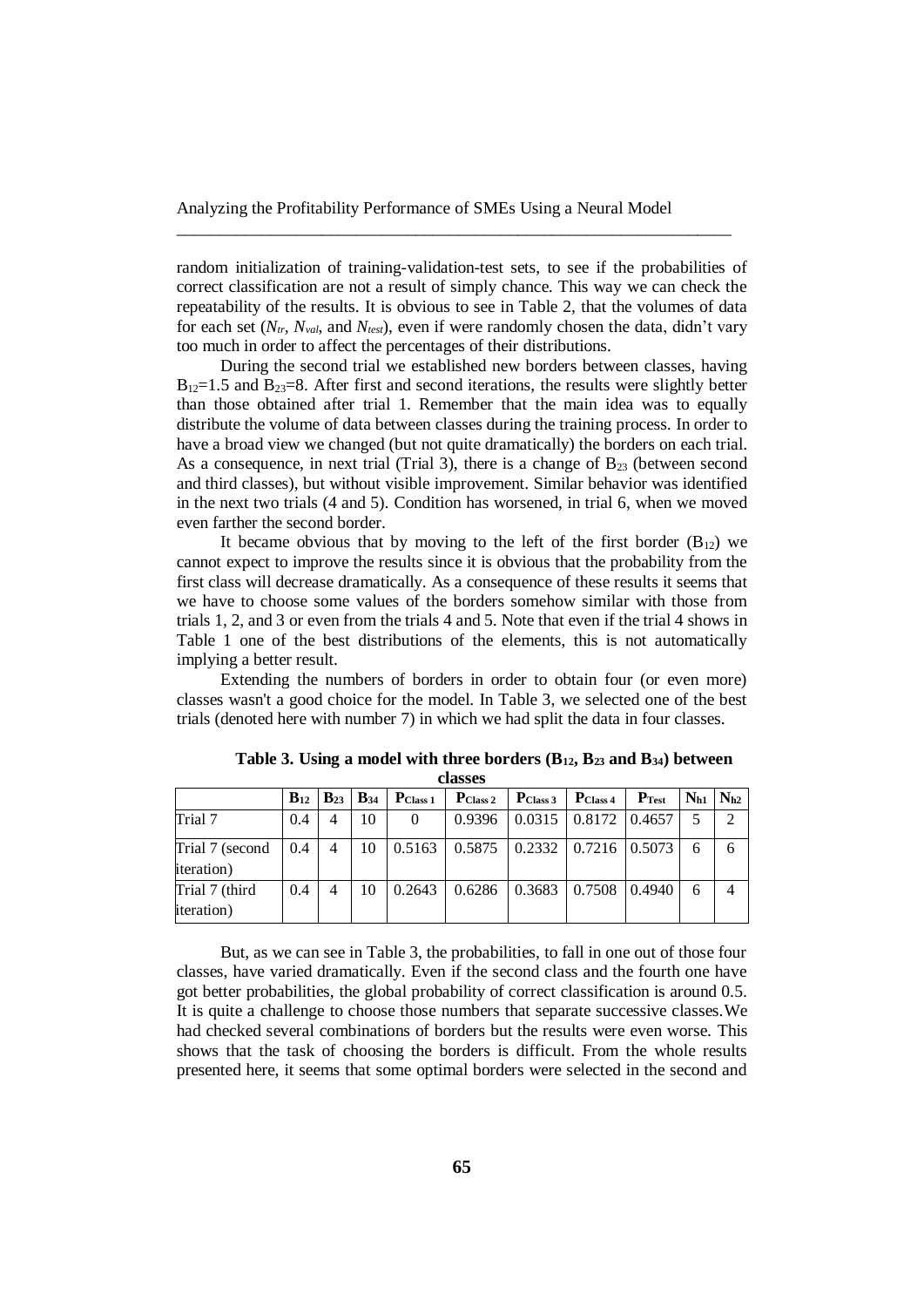third trials. When more data will be available then we will include the adaptive retraining procedure (Nastac 2010) in the model. Having more data we also expect to solve the problem of choosing the borders. This will allow us to refine the model each time when new data becomes available. It will be an adaptation in which the old knowledge is not completely forgotten and the classification system will perform better as long as it progressively acquires more experience.In order to validate the results obtained, statistical regression models were used.The econometric analysis is based on the following steps: setting up a theoretic model; specifying the adequate mathematic model for the theoretic model; specifying the econometric model, estimating model parameters; statistic inference for the models and its parameters; using results to argue economic decisions.

\_\_\_\_\_\_\_\_\_\_\_\_\_\_\_\_\_\_\_\_\_\_\_\_\_\_\_\_\_\_\_\_\_\_\_\_\_\_\_\_\_\_\_\_\_\_\_\_\_\_\_\_\_\_\_\_\_\_\_\_\_\_\_\_\_

In the case of multiple regressions, we need to solve the following issues: identifying the variables for the regression model; defining the hypotheses of the classic regression model and testing them; estimating parameters and validating the model as well as the parameters; launching predictions for the dependent variable based on the model. The linear regression model is based on a set of hypotheses which describe the form of the model and the relationship between variables, the nature of the residual value, etc. The linearity hypothesis for the regression model implies it has the following form:

$$
Y_{t} = \beta_{1} + \beta_{2} \cdot x_{2t} + ... + \beta_{k} \cdot x_{kt} + \varepsilon_{t}, t = 1, n
$$
 (2)

in original variables, either when using variables which were conveniently transformed. In the context of a regression analysis, linearity refers to the way in which parameters and noise variable are included in the equation, not necessarily the type of function which reflects the dependence between variables. When the noise variable is not zero, we must also identify the cause and include it in the model as an independent variable, and ε will represent only the unknown part. The estimation for model parameters is made through the generalized Ordinary Least Squares (OLS) method. The OLS estimators for  $\beta_0$ ,  $\beta_1$ : b<sub>0</sub>and b<sub>1</sub>respectively, are given by:

$$
b_1 = \frac{\sum (x_i - \bar{x})(y_i - \bar{y})}{\sum (x_i - \bar{x})^2} = \frac{Sxy}{S^2x}, \qquad b_0 = \bar{y} - b_1\bar{x}
$$
 (3)

The theoretical value of Y<sub>i</sub>in function by  $x_i$  is:  $\hat{y}_i = b_0 + b_1 x_i$ **,** and the  $\wedge$ 

residual value for the index *i* is:  $\hat{e}_i = y_i - y_i$ 

For classic hypotheses, the noise variable is uncorrelated with a constant dispersion. These restrictive conditions can be relaxed and the ε covariance matrix can have a more general form:

$$
E(ee^t/X) = \delta^2 V \tag{4}
$$

in which:  $\delta^2$  is positive, finite parameter; *V* – symmetrical matrix.

The generalized OLS method can also be used to obtain the  $\beta$  estimator: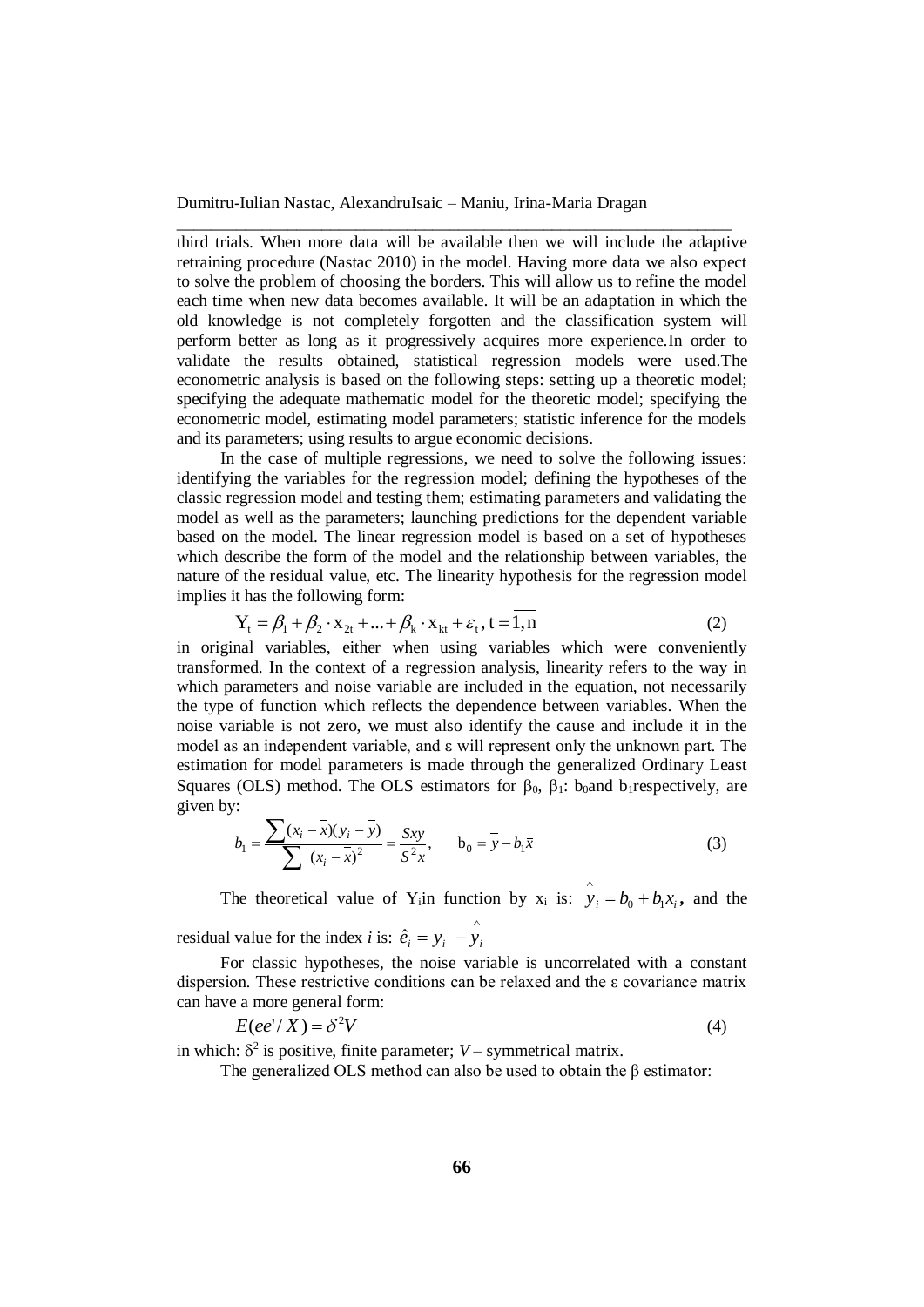\_\_\_\_\_\_\_\_\_\_\_\_\_\_\_\_\_\_\_\_\_\_\_\_\_\_\_\_\_\_\_\_\_\_\_\_\_\_\_\_\_\_\_\_\_\_\_\_\_\_\_\_\_\_\_\_\_\_\_\_\_\_\_\_\_

 $b = (X'V^{-1}X)^{-1}X'V^{-1}Y$ (5)

The validation of the model and computing the determination ratio is based by decomposing the data series variation  $y_1, \ldots, y_T$  depending on the influence of the factors included in the regression model and the unregistered random factors. The ANOVA model validation method involves the determination of intermediate components, as follows: the total sum of squares  $SST = \sum (y_i - y_i)^2$  that quantifies the dispersion of the endogenous variable series under the action of all inference factors; the regression sum of squares  $SSR = \sum (\overline{y}_i - \overline{y})^2$ ; and the error sum of squares  $SSE = \sum (\hat{y} - y)^2 = \sum e_i^2$ , which measures the influence of random and unregistered factors on the variation of y.

The strong influence of SMEs on macroeconomic results is well described by the correlation between the dynamic of the GDP, as macro result indicator, and the rate of new firm creation, as an indicator of the initiative spirit and the business environment.

We remark a parallel evolution of GDP computed towards 1995 (IPIB) and the rate of new firm creation (RCNF), described by the equation estimated based on data for 17 years:

 $IPIBi = 72.939 + 1.827 \cdot RNCFi$  (6)

The results of estimating the regression equation (6) are valid statistical, t-test probabilities of being lower than the level of significance ( $P \leq \alpha = 0.05$ ). The parameter value estimated explanatory variable and indicated that a 1% increase in the rate of new firm creation leads to an average increase of 1.83% of GDP compared to 1995. Tests confirm the validity of the regression model (F=43.24, t=6.54,  $P_{value}$ =0.000009).

The variation in the GDP dynamic is explained to a large extent of 73%, by the variation in the creation of new private firms (Adjusted **R** Square  $= 0.73$ ), while the covariance is 206.34. The equality between the correlation and the linear correlation coefficient confirms the correctness of the linear regression model (Multiple R and Pearson Correlation  $= 0.86$ ).

The hypothesis of normal distribution of the residual variable is verified by the computations and the analyses of the statistics referring to its distribution, the value of Skewness being close to 0 while the value of Kurtosis is 2.2, thus indicating an almost symmetrical and slightly arched distribution, the Jarque-Bera test also indicating that this distribution is relatively normal (Bera and Jarque, 1981), by the fact that the probability associated to the test is higher than the chosen significance threshold ( $0.8$  $\sim$  $\alpha$ = $0.05$ ), which leads to the acceptance of the null hypothesis that the distribution is normal. Also, the hypothesis regarding errors' homoscedasticity was verified and confirmed.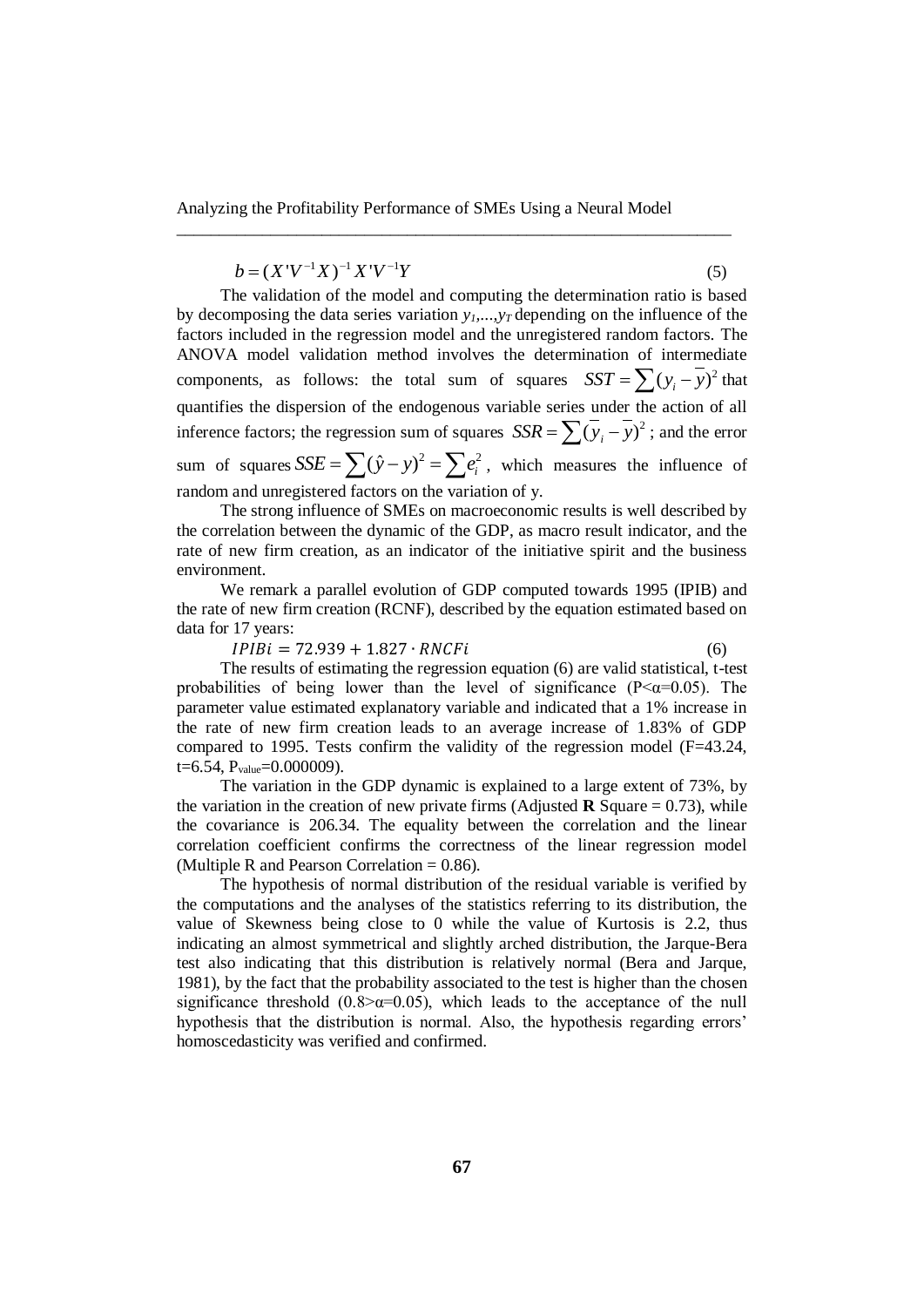The depth of the analysis on influencing factors is given by the attempt to identify the causes behind SME performance. Exogenous variables used in the regression models have been previously defined.All data are taken from the financial reports of medium-sized firms (with 50-249 employees).

\_\_\_\_\_\_\_\_\_\_\_\_\_\_\_\_\_\_\_\_\_\_\_\_\_\_\_\_\_\_\_\_\_\_\_\_\_\_\_\_\_\_\_\_\_\_\_\_\_\_\_\_\_\_\_\_\_\_\_\_\_\_\_\_\_

|              | ANOVA <sup>a,b</sup> for RPC |                                                                                  |      |                    |        |       |  |  |  |  |  |  |
|--------------|------------------------------|----------------------------------------------------------------------------------|------|--------------------|--------|-------|--|--|--|--|--|--|
|              | <b>Model</b>                 | <b>Sum of Squares</b>                                                            | df   | <b>Mean Square</b> | F      | Sig.  |  |  |  |  |  |  |
| l1           | Regression                   | 2.342                                                                            | 12   | 0.195              | 72.555 | 0.000 |  |  |  |  |  |  |
|              | Residual                     | 21.219                                                                           | 7888 | 0.003              |        |       |  |  |  |  |  |  |
|              | Total                        | 23.561                                                                           | 7900 |                    |        |       |  |  |  |  |  |  |
|              |                              | a. Predictors: (Constant), NMP, DPA, CT, DSA, IMP, CHF, CHP, CHE, AIT, ACT, CPT, |      |                    |        |       |  |  |  |  |  |  |
| <b>TAMDC</b> |                              |                                                                                  |      |                    |        |       |  |  |  |  |  |  |
|              |                              | b. Dependent Variable: RPC; Excluded Variables: CHT                              |      |                    |        |       |  |  |  |  |  |  |

**Table 4.ANOVA TEST**

The endogenous variable, the commercial profitability rate (RPC), was determined as percentage between the operating profit and total turnover. In preparing the data, all variables were normalized using two methods (Myatt, 2007). In the first case, we used the minimum and maximum, transposing the values in an interval, e.g. 0 to 1, or -1 to 0. In the second case, we used the Z score, normalizing the values around the average, with the standard deviation as the alternative.

| <b>Coefficients<sup>a</sup></b> |                                                     |                   |                                     |           |       |  |  |  |  |  |  |  |
|---------------------------------|-----------------------------------------------------|-------------------|-------------------------------------|-----------|-------|--|--|--|--|--|--|--|
|                                 | <b>Unstandardized Coefficients</b>                  |                   | <b>Standardized</b><br>Coefficients |           |       |  |  |  |  |  |  |  |
| <b>Model</b>                    | B                                                   | <b>Std. Error</b> | <b>Beta</b>                         |           | Sig.  |  |  |  |  |  |  |  |
| (Constant)                      | 0.034                                               | 0.001             |                                     | 26.048    | 0.000 |  |  |  |  |  |  |  |
| CHP                             | $-0.047$                                            | 0.011             | $-0.051$                            | $-4.325$  | 0.000 |  |  |  |  |  |  |  |
| CHE                             | $-0.865$                                            | 0.041             | $-0.325$                            | $-21.284$ | 0.000 |  |  |  |  |  |  |  |
| CHF                             | 0.074                                               | 0.029             | 0.030                               | 2.576     | 0.010 |  |  |  |  |  |  |  |
| IMP                             | 0.774                                               | 0.027             | 0.423                               | 28.639    | 0.000 |  |  |  |  |  |  |  |
|                                 | a) Dependent Variable: RPC; Excluded Variables: CHT |                   |                                     |           |       |  |  |  |  |  |  |  |

**Table 5**. **SUMMARY OF RESULTS**

We established that between the exogenous and endogenous variables, there are no significant correlations, the Pearson correlation coefficient being between 0.19 and -0.19. The results of the regression model which involve all independent variables (Table 4), although statistically significant ( $F=72.555$ ; p<0.0005), show the fact that the exogenous variables taken into consideration explain to a small extent the endogenous variable (R square  $= 0.099$ ). Next, eliminate variables with little influence and composed a reduced model with the following independent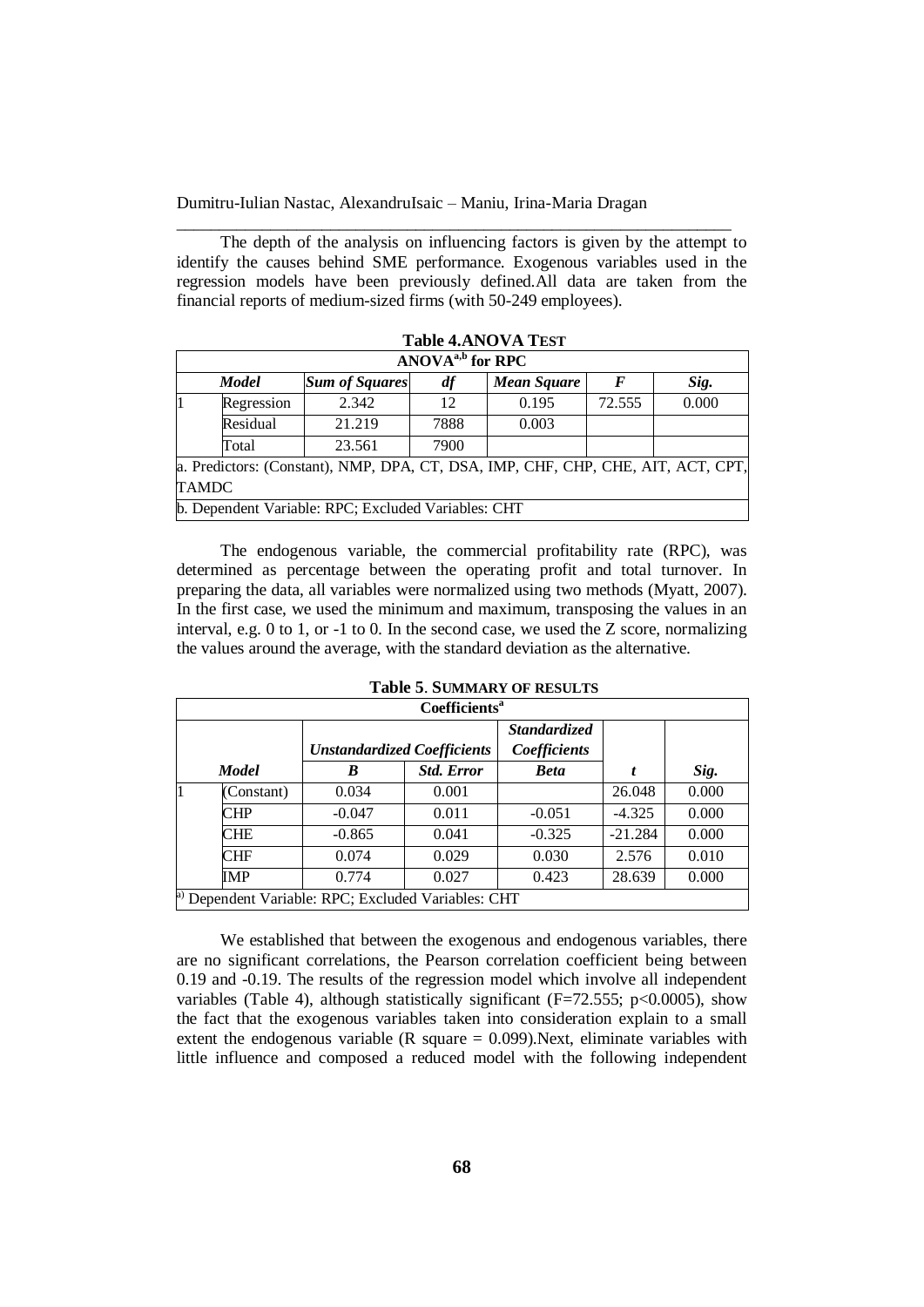variables (CHP - personnel expenditure, operating expenses - CHE, financial expenses - CHF and profit tax-IMP), the results are relatively similar.

\_\_\_\_\_\_\_\_\_\_\_\_\_\_\_\_\_\_\_\_\_\_\_\_\_\_\_\_\_\_\_\_\_\_\_\_\_\_\_\_\_\_\_\_\_\_\_\_\_\_\_\_\_\_\_\_\_\_\_\_\_\_\_\_\_

The model is statistically significant  $(F=210.013; p<0.0005)$ , but the variables give a weak explanation of the commercial profitability rate  $(R \text{ square} =$ 0.096). The coefficients (Table 5) are statistically significant different from zero  $(p<0.05)$ , and the general form of the model which estimates the commercial profitability rate is:

 $RPC = 0.034 - 0.407 \cdot CHP - 0.865 \cdot CHE + 0.074 \cdot CHF + 0.774 \cdot IMP$  (7)

These final results confirm a strong dependence between the performance indicators and the balance sheets' information, thus validating the initial results that were obtained when using the ANN model.

## **4. Conclusions**

We have classified companies based on their profitability. We envisage that when more data will be available to include the adaptive retraining procedure. This will allow us to refine the model each time when new data becomes available. It will be an adaptation in which the old knowledge is not completely forgotten and the classification system will perform better as long as it progressively acquires more experience.

Furthermore, when more data will be available, then we also expect to solve the problem of choosing the borders. It is worth to remember that the selection of the borders between successive classes was intuitively suggested by specialists in economics and we saw the result of this approach especially on the second and the third trials (where we obtained best results). But we expect to find even a better selection of these borders. The total number of possibility is practically infinite and the searching for an optimal solution could be improved by using a genetic algorithm starting with a set of population defined by these trials, combined with constructing an ANN structure for each of them.

For the present data, the neural classification system was able to identify the profitability rate as long as there are no more than three classes. This model is very flexible and can be easily adapted for any possible country. As a conclusion of these results, it is difficult to extract a higher classification model by using these data. It seems that there might be necessary to find further information in order to obtain a better separation between classes (more than three). The model may include, through a future extension, many new supplementary parameters. Having an extended number of inputs with economic relevance could lead to an improvement of the results. Our future goal is to include in the neural model the previously mentioned retraining mechanism which implies a huge amount of historical data from previous years. This way it will finally result not only an intelligent system but also an adaptive one, which can be easily retrained on successive predefined intervals of time.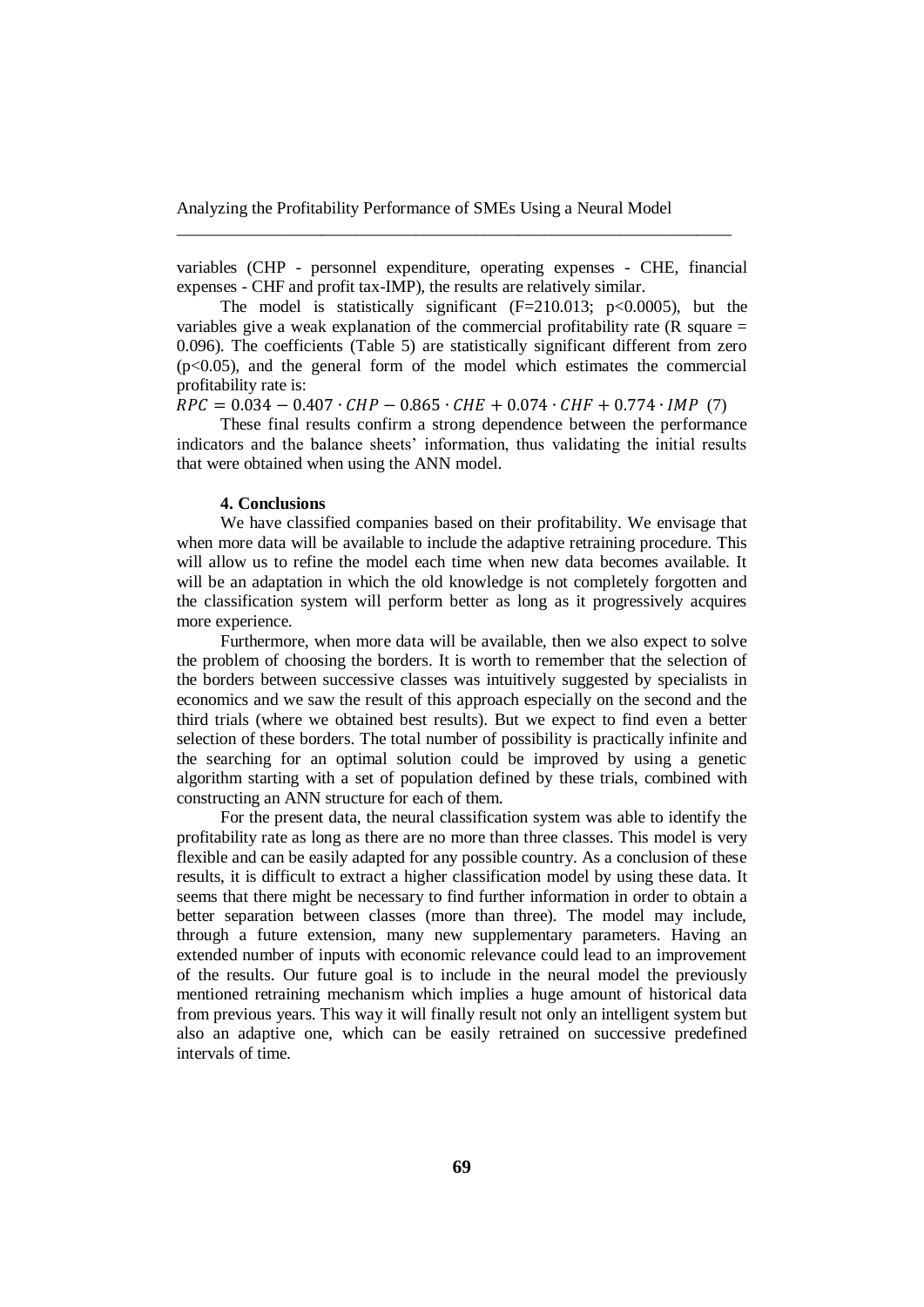### **REFERENCES**

[1] **Altman, E.I. (1968),** *Financial Ratios, Discriminant Analysis and the Prediction of Corporate Bankruptcy; The Journal of Finance* Vol. 23, No.4, pp. 589-609;

\_\_\_\_\_\_\_\_\_\_\_\_\_\_\_\_\_\_\_\_\_\_\_\_\_\_\_\_\_\_\_\_\_\_\_\_\_\_\_\_\_\_\_\_\_\_\_\_\_\_\_\_\_\_\_\_\_\_\_\_\_\_\_\_\_

[2] **Beaver, W.H. (1966),** *Financial Ratios as Predictors of Failure, Empirical Research in Accounting: Selected Studies; Journal of Accounting Research*, Vol. 4, pp. 71-111;

[3] **Bera,A.K.Jarque,C.M.(1981),** *Efficient Tests for Normality, Homoscedasticity and Serial Independence of Regression Residuals: Monte Carlo Evidence; Economics Letters,*7(4): 313–318;

[4] **Chou, C.H., Lin, C.C., Liu, Y.H., and Chang, F. (2006),** *A Prototype Classification Method and Its Use in a Hybrid Solution for Multiclass Pattern Recognition; Pattern Recognition,* Vol. 39, Issue 4, April 2006, pp. 624–634;

[5] **Dragan, I. M., Isaic-Maniu, Al (2012),** *Performance of Small and Medium Enterprises; LAP Lambert Academic Publishing*, Germany;

[6] **Dragan I. M., Isaic-Maniu Al. (2013),** *A Barometer of Entrepreneurial Dynamics above the Crisis; Revista Romana de Statistica*, No.7, pp.42-64;

[7] **Frydman H., Altman E.I. and Kao D.L. (1985),** *Introducing Recursive Partitioning for Financial Classification :The Case of Financial Distress; The Journal of Finance,* V.XL, No.1,March 1985, pp. 269-291;

[8] **Henzel, S.R. and Rengel, M. (2013),** *The Macroeconomic Impact of Economic Uncertainty: A Common Factor Analysis.* Munich: IFO Institute; [9] **Jolliffe I.T. (2002),** *Principal Component Analysis*; 2nd edition, *Springer, New York;*

[10] **Lejárraga, I., Lopez, H., Oberhofer, H., Stone, S., Shepherd B. (2014***), Small and Medium-Sized Enterprises in Global Markets: A Differential Approach for Services***?** Doc. No. 165, OECD Trade Policy Papers from OECD Publishing;

[11] **Mateev, M. and Anastasov, Y. (2010),** *Determinants of Small and Medium Sized Fast Growing Enterprises in Central and Eastern Europe: A Panel Data Analysis; Financial Theory and Practice*. 34(3), pp. 269-295;

[12] **Myatt, G. J. (2007),** *Making Sense of Data: A Practical Guide to Exploratory Data Analysis and Data Mining; John Wiley*;

[13] **Nastac, I. (2010),** *An Adaptive Forecasting Intelligent Model for Nonstationary Time Series; Journal of Applied Operational Research*, Vol. 2, 2010, No. 2, pp. 117–129;

[14] **Nastac,I.,Bacivarov,A. and Costea, A. (2009),** *A Neuro-Classification Model for Socio-Technical Systems;* Romanian Journal of Economic Forecasting, Vol. XI, No. 3/ 2009, pp. 100-109;

[15] **Nastac, D.I.; Dragan, I.M.; Isaic-Maniu, A. (2014),** *Estimating Profitability Using a Neural Classification Tool*; IEEE Proceedings of NEUREL 2014, Belgrade, Serbia, 25-27 November 2014, pp. 111-114;